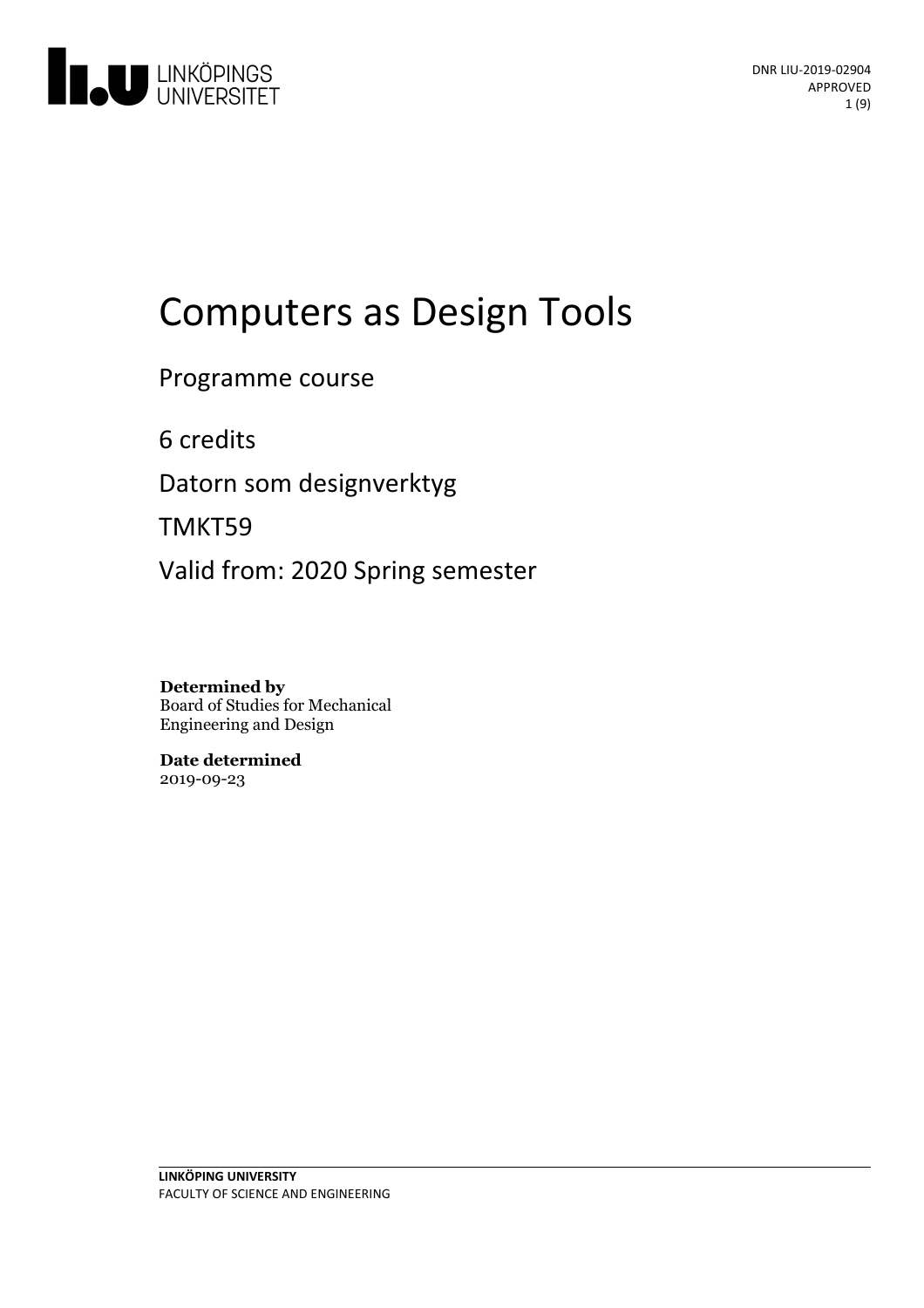## Main field of study

Product Development, Mechanical Engineering

## Course level

First cycle

### Advancement level

 $G<sub>2</sub>X$ 

### Course offered for

- Master of Science in Design and Product Development
- Mechanical Engineering, M Sc in Engineering

### Entry requirements

Note: Admission requirements for non-programme students usually also include admission requirements for the programme and threshold requirements for progression within the programme, or corresponding.

# Intended learning outcomes

The purpose of the course is to provide good skills in how to use the computer as a design tool during the design process. The ability to create 3D-modells using various computer programs is the most important ingredients. The student will after completed course;

- have knowledge of how the computer can be used as design and
- construction tool in the design process.<br>• gained the ability to use wide range of computer programs in combination<br>with other aids for visual representation.
- 
- being able to construct complex models using CAD-program.<br>• have the ability to analyze and evaluate design qualities on a conceptual level.  $\bullet$  show an experimental attitude were the computer tool is integrated.
- 

### Course content

Three dimensional CAD program for design purposes. Object based graphic programs. Sketching and presentation techniques. The design project includes a total product based on the man-machine interaction. During the design project the team will deal with the products design, production capability, esthetics, practical function, etc.

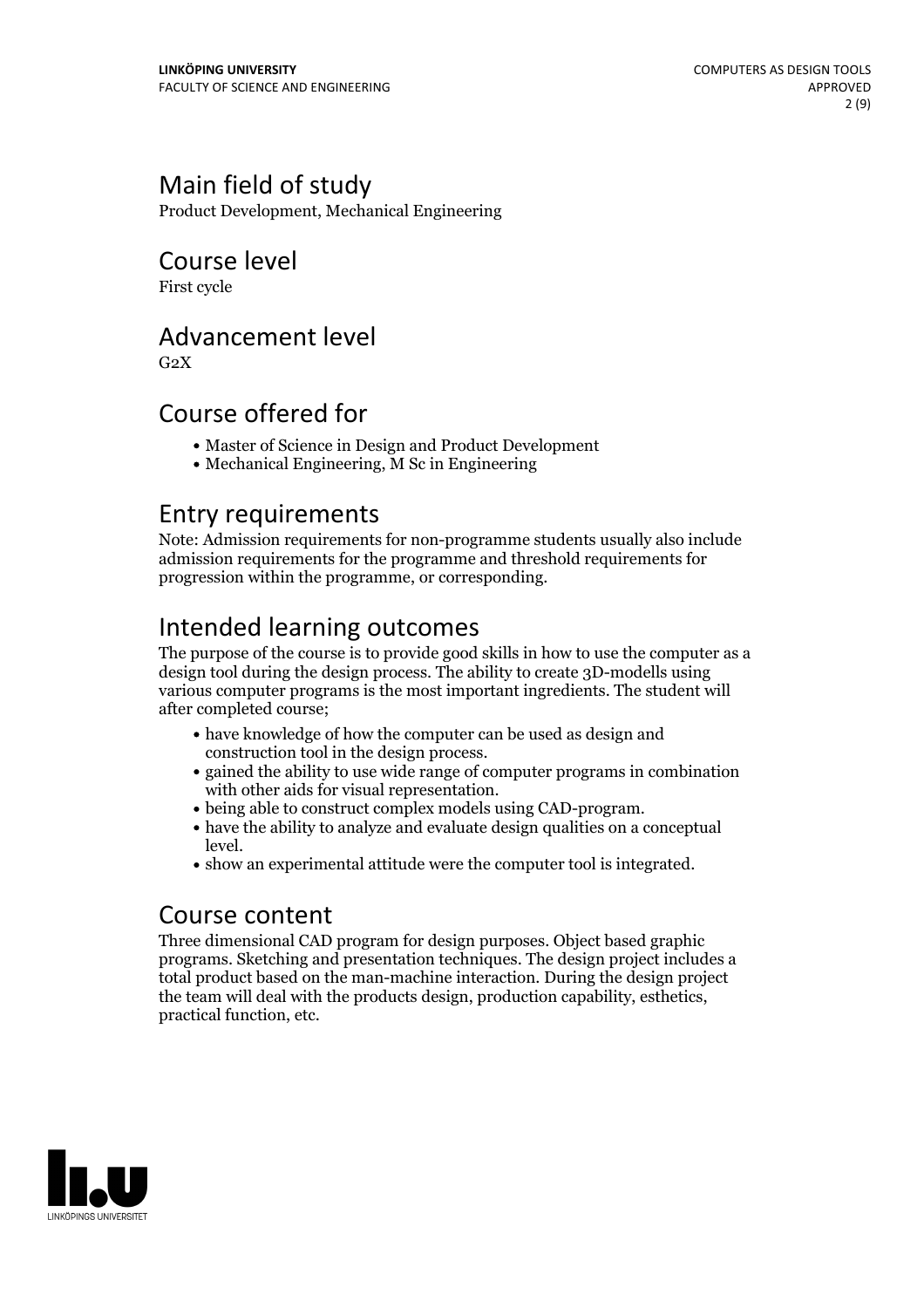# Teaching and working methods

The course runs over the entire spring semester. Lectures and seminars treat important parts of the course and follows up with laboratory tutorials. The course ends up with <sup>a</sup> project were the different contents are demonstrated. The course runs over the entire semester.

# Examination

PRA1 Project assignment 6 credits U, 3, 4, 5

### Grades

Four-grade scale, LiU, U, 3, 4, 5

# Other information

#### **About teaching and examination language**

The teaching language is presented in the Overview tab for each course. The examination language relates to the teaching language as follows:

- If teaching language is Swedish, the course as a whole or in large parts, is taught in Swedish. Please note that although teaching language is Swedish, parts of the course could be given in English. Examination language is
- Swedish.<br>• If teaching language is Swedish/English, the course as a whole will be taught in English if students without prior knowledge of the Swedish language participate. Examination language is Swedish or English
- (depending on teaching language).<br>• If teaching language is English, the course as a whole is taught in English.<br>Examination language is English.

#### **Other**

The course is conducted in a manner where both men's and women's

The planning and implementation of a course should correspond to the course syllabus. The course evaluation should therefore be conducted with the course syllabus as a starting point.

# Department

Institutionen för ekonomisk och industriell utveckling

# Director of Studies or equivalent

Mikael Axin

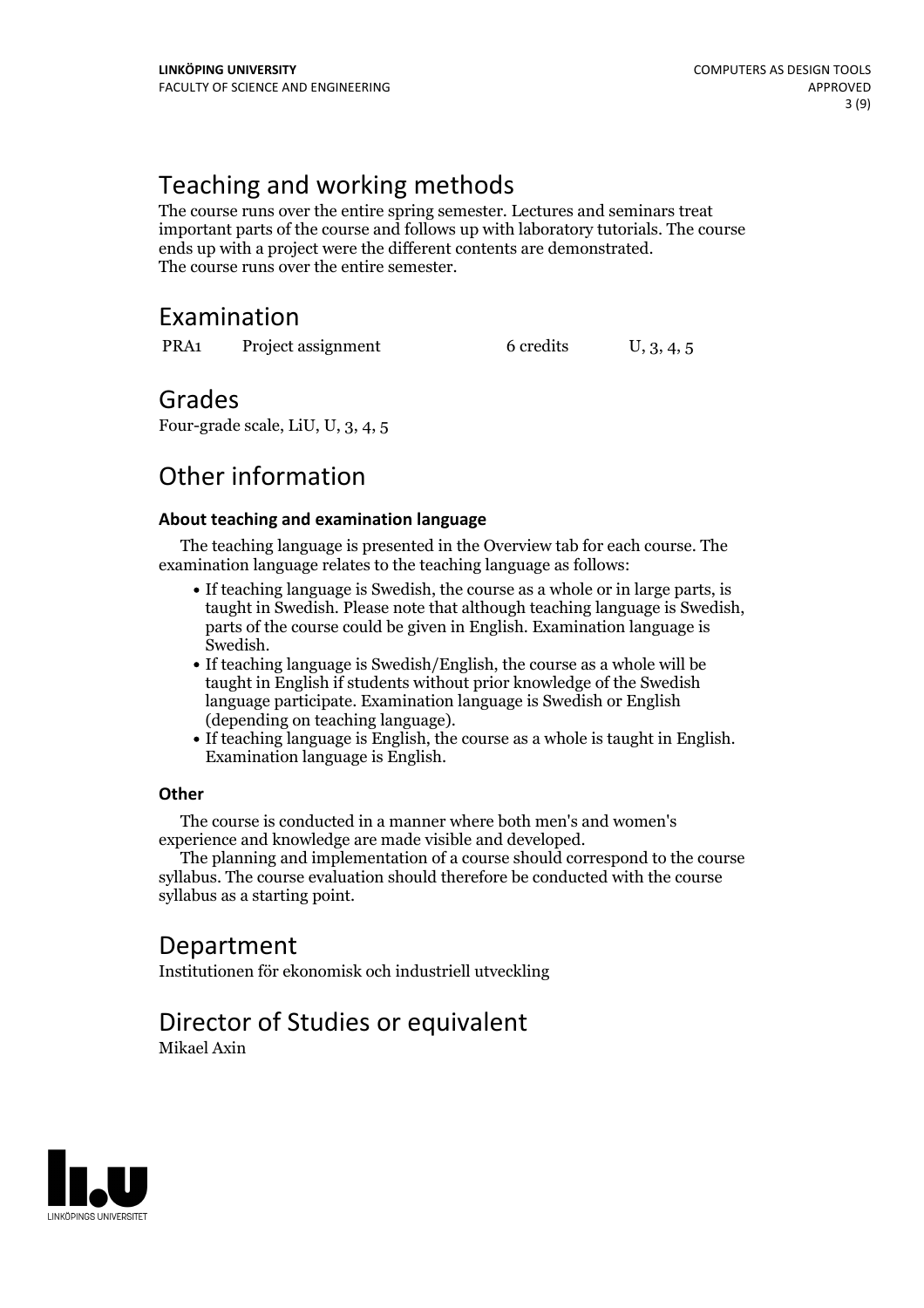### Examiner Mats Nåbo

# Course website and other links

# Education components

Preliminary scheduled hours: 34 h Recommended self-study hours: 126 h

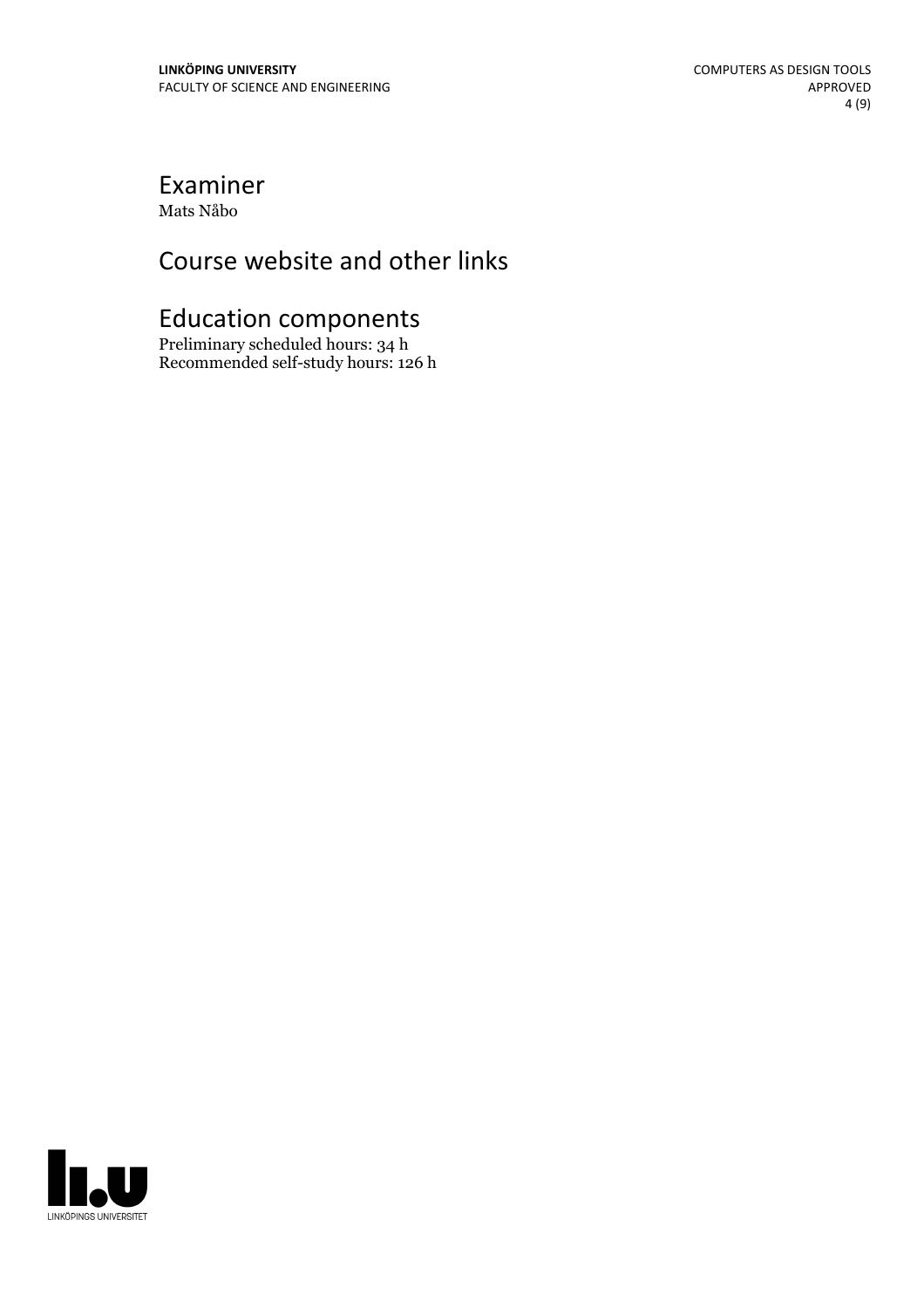# **Common rules**

### **Course syllabus**

A syllabus must be established for each course. The syllabus specifies the aim and contents of the course, and the prior knowledge that a student must have in order to be able to benefit from the course.

### **Timetabling**

Courses are timetabled after a decision has been made for this course concerning its assignment to a timetable module.

#### **Interrupting a course**

The vice-chancellor's decision concerning regulations for registration, deregistration and reporting results (Dnr LiU-2015-01241) states that interruptions in study are to be recorded in Ladok. Thus, all students who do not participate in a course for which they have registered must record the interruption, such that the registration on the course can be removed. Deregistration from <sup>a</sup> course is carried outusing <sup>a</sup> web-based form: https://www.lith.liu.se/for-studenter/kurskomplettering?l=en.

### **Cancelled courses**

Courses with few participants (fewer than 10) may be cancelled or organised in a manner that differs from that stated in the course syllabus. The Dean is to deliberate and decide whether a course is to be cancelled or changed from the course syllabus.

### **Guidelines relatingto examinations and examiners**

For details, see Guidelines for education and examination for first-cycle and second-cycle education at Linköping University, http://styrdokument.liu.se/Regelsamling/VisaBeslut/917592.

An examiner must be employed as a teacher at LiU according to the LiU Regulations for Appointments

(https://styrdokument.liu.se/Regelsamling/VisaBeslut/622784). For courses in second-cycle, the following teachers can be appointed as examiner: Professor (including Adjunct and Visiting Professor), Associate Professor (including Adjunct), Senior Lecturer (including Adjunct and Visiting Senior Lecturer), Research Fellow, or Postdoc. For courses in first-cycle, Assistant Lecturer (including Adjunct and Visiting Assistant Lecturer) can also be appointed as examiner in addition to those listed for second-cycle courses. In exceptional cases, a Part-time Lecturer can also be appointed as an examiner at both first- and second cycle, see Delegation of authority for the Board of Faculty of Science and Engineering.

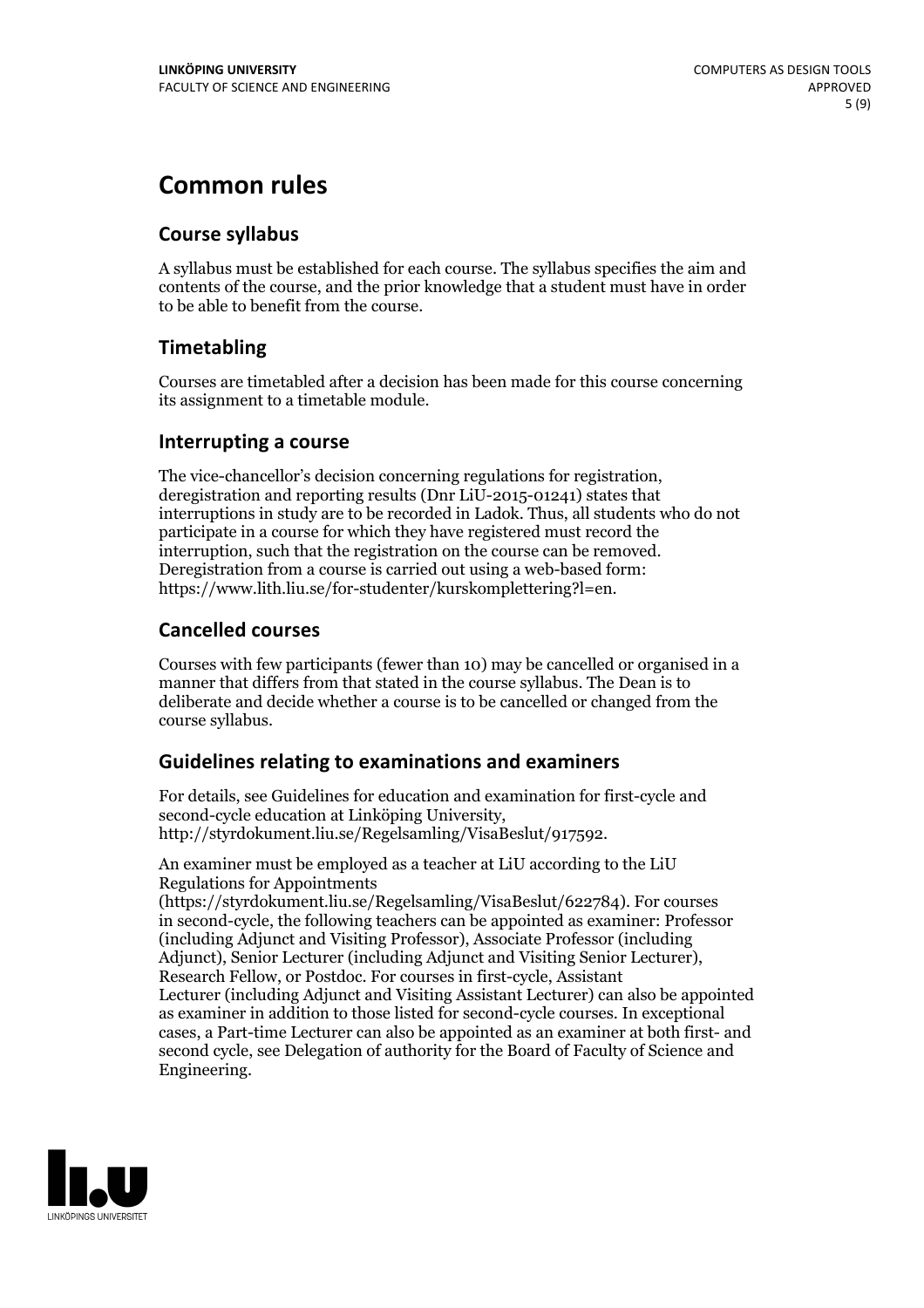#### **Forms of examination**

#### **Examination**

Written and oral examinations are held at least three times a year: once immediately after the end of the course, once in August, and once (usually) in one of the re-examination periods. Examinations held at other times are to follow a decision of the board of studies.

Principles for examination scheduling for courses that follow the study periods:

- courses given in VT1 are examined for the first time in March, with re-examination in June and August
- courses given in VT2 are examined for the first time in May, with re-examination in August and October
- courses given in HT1 are examined for the first time in October, with re-examination in January and August
- courses given in HT2 are examined for the first time in January, with re-examination in March and in August.

The examination schedule is based on the structure of timetable modules, but there may be deviations from this, mainly in the case of courses that are studied and examined for several programmes and in lower grades (i.e. 1 and 2).

Examinations for courses that the board of studies has decided are to be held in alternate years are held three times during the school year in which the course is given according to the principles stated above.

Examinations for courses that are cancelled orrescheduled such that they are not given in one or several years are held three times during the year that immediately follows the course, with examination scheduling that corresponds to the scheduling that was in force before the course was cancelled or rescheduled.

When a course is given for the last time, the regular examination and two re-<br>examinations will be offered. Thereafter, examinations are phased out by offering three examinations during the following academic year at the same times as the examinations in any substitute course. If there is no substitute course, three examinations will be offered during re-examination periods during the following academic year. Other examination times are decided by the board of studies. In all cases above, the examination is also offered one more time during the academic year after the following, unless the board of studies decides otherwise.

If a course is given during several periods of the year (for programmes, or on different occasions for different programmes) the board or boards of studies determine together the scheduling and frequency of re-examination occasions.

#### **Registration for examination**

In order to take an examination, a student must register in advance at the Student Portal during the registration period, which opens 30 days before the date of the examination and closes 10 days before it. Candidates are informed of the location of the examination by email, four days in advance. Students who have not

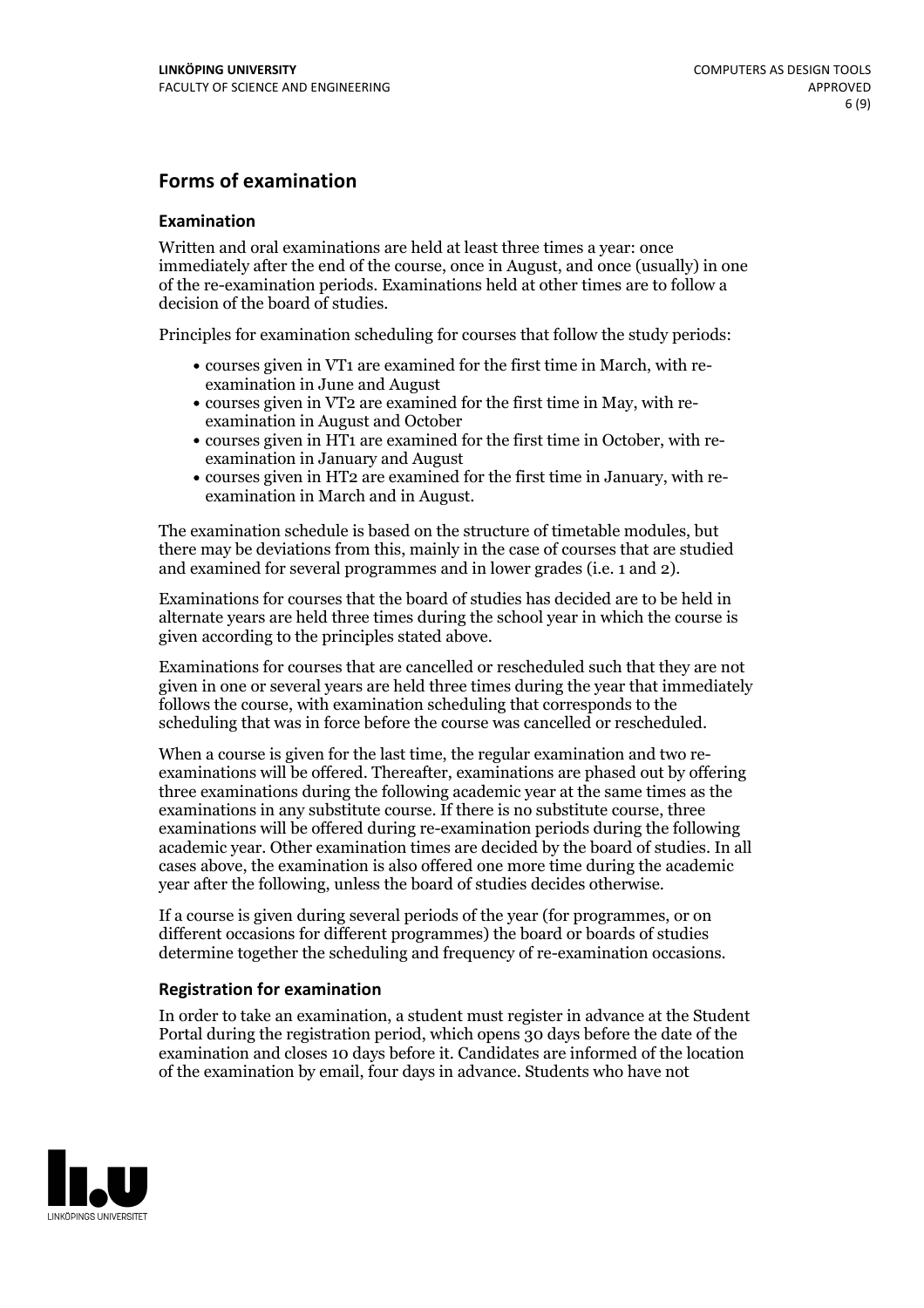registered for an examination run the risk of being refused admittance to the examination, if space is not available.

Symbols used in the examination registration system:

\*\* denotes that the examination is being given for the penultimate time.

\* denotes that the examination is being given for the last time.

#### **Code of conduct for students during examinations**

Details are given in a decision in the university's rule book: http://styrdokument.liu.se/Regelsamling/VisaBeslut/622682.

#### **Retakes for higher grade**

Students at the Institute of Technology at LiU have the right to retake written examinations and computer-based examinations in an attempt to achieve a higher grade. This is valid for all examination components with code "TEN" and "DAT". The same right may not be exercised for other examination components, unless otherwise specified in the course syllabus.

A retake is not possible on courses that are included in an issued degree diploma.

#### **Retakes of other forms of examination**

Regulations concerning retakes of other forms of examination than written examinations and computer-based examinations are given in the LiU guidelines

http://styrdokument.liu.se/Regelsamling/VisaBeslut/917592.

#### **Plagiarism**

For examinations that involve the writing of reports, in cases in which it can be assumed that the student has had access to other sources (such as during project work, writing essays, etc.), the material submitted must be prepared in accordance with principles for acceptable practice when referring to sources (references or quotations for which the source is specified) when the text, images, ideas, data,  $\vec{e}$  etc. of other people are used. It is also to be made clear whether the author has reused his or her own text, images, ideas, data, etc. from previous examinations, such as degree projects, project reports, etc. (this is sometimes known as "self- plagiarism").

A failure to specify such sources may be regarded as attempted deception during examination.

#### **Attempts to cheat**

In the event of <sup>a</sup> suspected attempt by <sup>a</sup> student to cheat during an examination, or when study performance is to be assessed as specified in Chapter <sup>10</sup> of the Higher Education Ordinance, the examiner is to report this to the disciplinary board of the university. Possible consequences for the student are suspension from study and a formal warning. More information is available at https://www.student.liu.se/studenttjanster/lagar-regler-rattigheter?l=en.

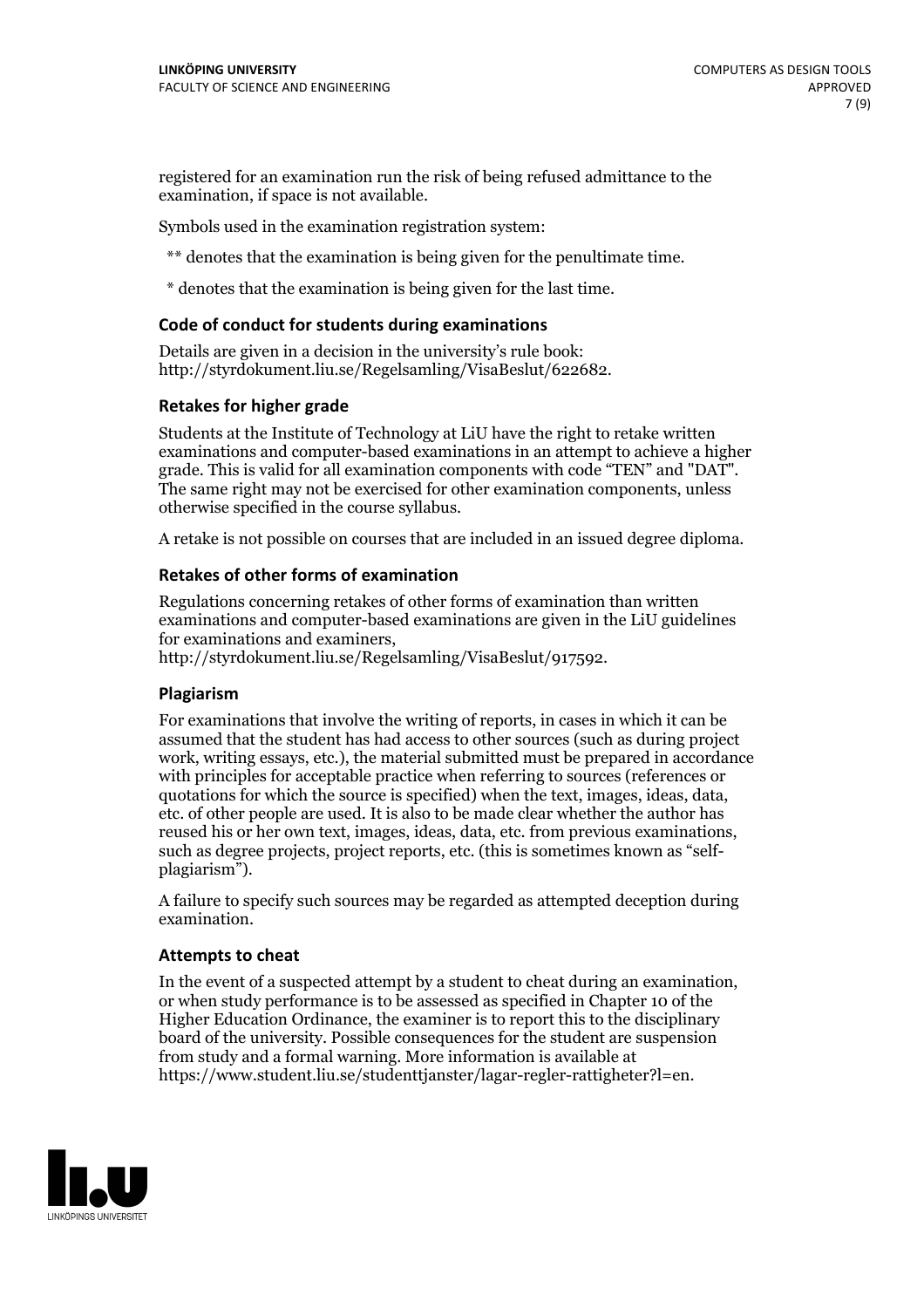#### **Grades**

The grades that are preferably to be used are Fail (U), Pass (3), Pass not without distinction  $(4)$  and Pass with distinction  $(5)$ .

- 1. Grades U, 3, 4, 5 are to be awarded for courses that have written
- examinations. 2. Grades Fail (U) and Pass (G) may be awarded for courses with <sup>a</sup> large degree of practical components such as laboratory work, project work and group work. 3. Grades Fail (U) and Pass (G) are to be used for degree projects and other
- independent work.

#### **Examination components**

- 
- 1. Grades U, 3, 4, <sup>5</sup> are to be awarded for written examinations (TEN). 2. Examination components for which the grades Fail (U) and Pass (G) may be awarded are laboratory work (LAB), project work (PRA), preparatory written examination (KTR), oral examination (MUN), computer-based
- examination (DAT), home assignment (HEM), and assignment (UPG). 3. Students receive grades either Fail (U) or Pass (G) for other examination components in which the examination criteria are satisfied principally through active attendance such as other examination (ANN), tutorial group
- (BAS) or examination item (MOM). 4. Grades Fail (U) and Pass (G) are to be used for the examination components Opposition (OPPO) and Attendance at thesis presentation (AUSK) (i.e. part of the degree project).

For mandatory components, the following applies: If special circumstances prevail, and if it is possible with consideration of the nature of the compulsory component, the examiner may decide to replace the compulsory component with another equivalent component. (In accordance with the LiU Guidelines for education and examination for first-cycle and second-cycle education at Linköping University, http://styrdokument.liu.se/Regelsamling/VisaBeslut/917592).

For written examinations, the following applies: If the LiU coordinator for students with disabilities has granted a student the right to an adapted examination for a written examination in an examination hall, the student has the right to it. If the coordinator has instead recommended for the student an adapted examination or alternative form of examination, the examiner may grant this if the examiner assesses that it is possible, based on consideration of the course objectives. (In accordance with the LiU Guidelines for education and examination for first-cycle and second-cycle education at Linköping University, http://styrdokument.liu.se/Regelsamling/VisaBeslut/917592).

The examination results for a student are reported at the relevant department.

### **Regulations (applyto LiU in its entirety)**

The university is a government agency whose operations are regulated by